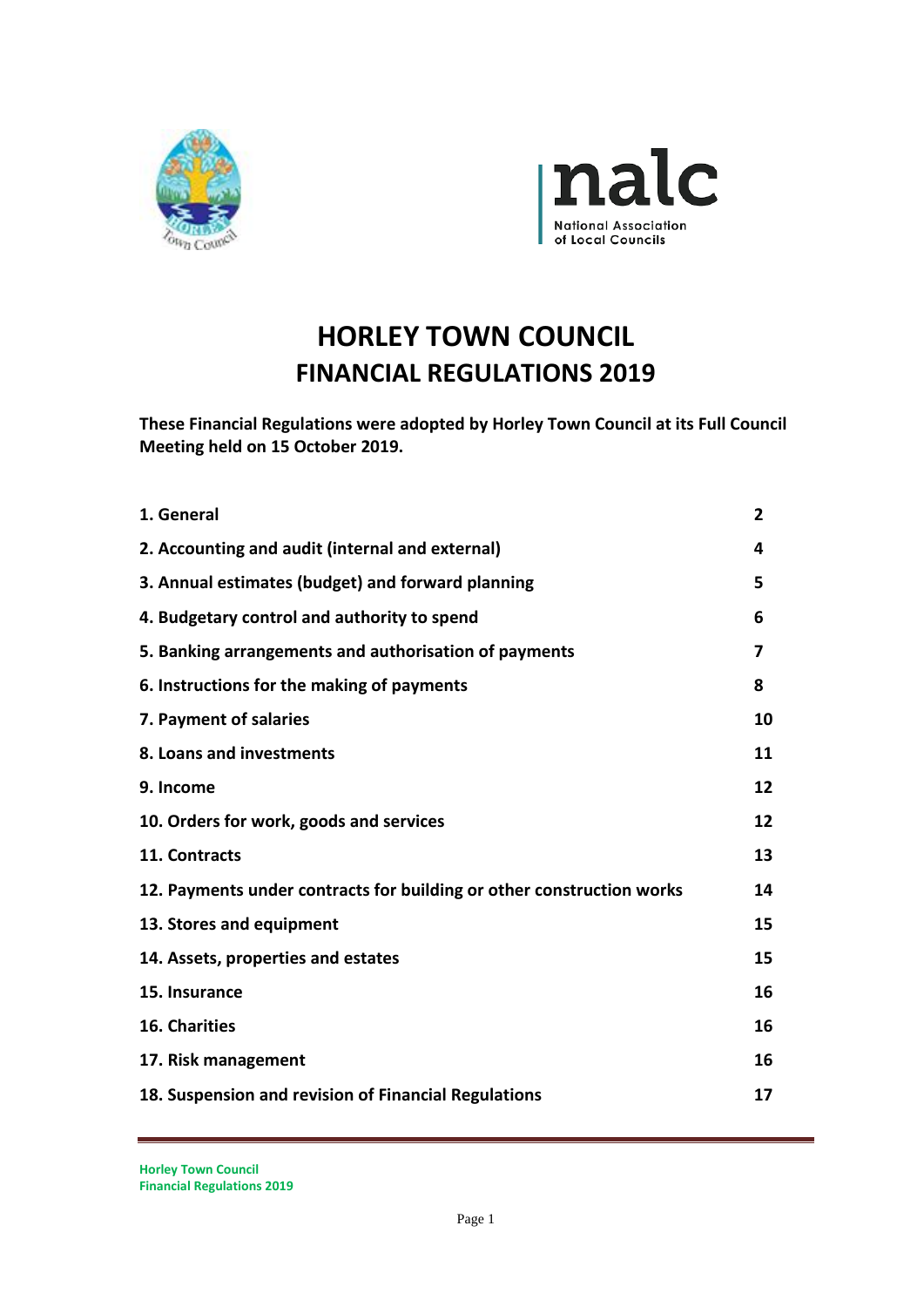# **1. GENERAL**

- 1.1. These Financial Regulations govern the conduct of financial management by the Council and may only be amended or varied by resolution of the Council. Financial Regulations are one of the Council's three governing policy documents providing procedural guidance for members and officers. Financial Regulations must be observed in conjunction with the Council's Standing Orders<sup>1</sup> and any individual Financial Regulations relating to contracts.
- 1.2. The Council is responsible in law for ensuring that its financial management is adequate and effective and that the Council has a sound system of internal control which facilitates the effective exercise of the Council's functions, including arrangements for the management of risk.
- 1.3. The Responsible Financial Officer (RFO) is a statutory office and shall be appointed by the Council.
- 1.4. The RFO shall produce financial management information as required by the Council.
- 1.5. The Council's accounting control systems must include measures:
	- for the timely production of accounts;
	- that provide for the safe and efficient safeguarding of public money;
	- to prevent and detect inaccuracy and fraud; and
	- identifying the duties of officers.
- 1.6. These Financial Regulations demonstrate how the Council meets these responsibilities and requirements.
- 1.7. At least once a year, prior to approving the Annual Governance Statement, the Council must review the effectiveness of its system of internal control which shall be in accordance with proper practices.
- 1.8. Deliberate or wilful breach of these Regulations may give rise to disciplinary proceedings.
- 1.9. Members of the Council are expected to follow the instructions within these Regulations and not to entice employees to breach them. Failure to follow instructions within these Regulations brings the office of Councillor into disrepute.
- 1.10. The RFO:
	- acts under the policy direction of the Council;
	- administers the Council's financial affairs in accordance with all Acts, Regulations and proper practices;
	- determines on behalf of the Council its accounting records and accounting control systems;
	- ensures the accounting control systems are observed;

<sup>1</sup> Model Standing Orders for Councils (2018 Edition) is available from NALC (©NALC 2018)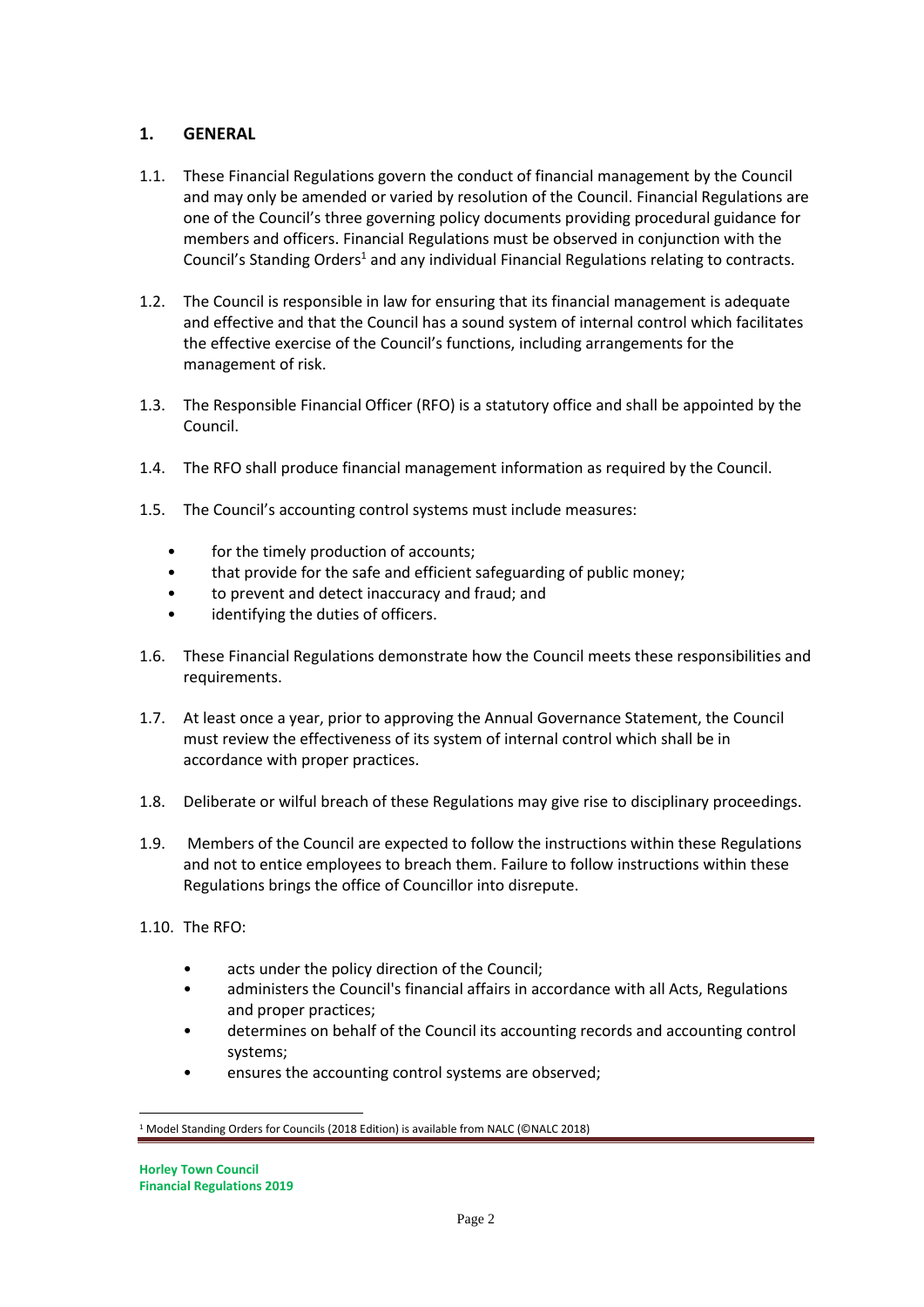- maintains the accounting records of the Council up to date in accordance with proper practices;
- assists the Council to secure economy, efficiency and effectiveness in the use of its resources; and
- produces financial management information as required by the Council.
- 1.11. The accounting records determined by the RFO shall be sufficient to show and explain the Council's transactions and to enable the RFO to ensure that any income and expenditure account and statement of balances, or record of receipts and payments and additional information, as the case may be, or management information prepared for the Council from time to time comply with the Accounts and Audit Regulations.
- 1.12. The accounting records determined by the RFO shall in particular contain:
	- entries from day to day of all sums of money received and expended by the Council and the matters to which the income and expenditure or receipts and payments account relate;
	- a record of the assets and liabilities of the Council; and
	- wherever relevant, a record of the Council's income and expenditure in relation to claims made, or to be made, for any contribution, grant or subsidy.
- 1.13. The accounting control systems determined by the RFO shall include:
	- procedures to ensure that the financial transactions of the Council are recorded as soon as reasonably practicable and as accurately and reasonably as possible;
	- procedures to enable the prevention and detection of inaccuracies and fraud and the ability to reconstruct any lost records;
	- identification of the duties of officers dealing with financial transactions and division of responsibilities of those officers in relation to significant transactions;
	- procedures to ensure that uncollectable amounts, including any bad debts are not submitted to the Council for approval to be written off except with the approval of the RFO and that the approvals are shown in the accounting records; and
	- measures to ensure that risk is properly managed.
- 1.14. The Council is not empowered by these Regulations or otherwise to delegate certain specified decisions. In particular any decision regarding:
	- setting the final budget or the precept (council tax requirement);
	- approving accounting statements;
	- approving an Annual Governance Statement;
	- borrowing;
	- writing off bad debts;
	- declaring eligibility for the General Power of Competence; and
	- addressing recommendations in any report from the internal or external auditors,

shall be a matter for the Full Council only.

- 1.15. In addition the Council must:
	- determine and keep under regular review the bank mandate for all Council bank accounts;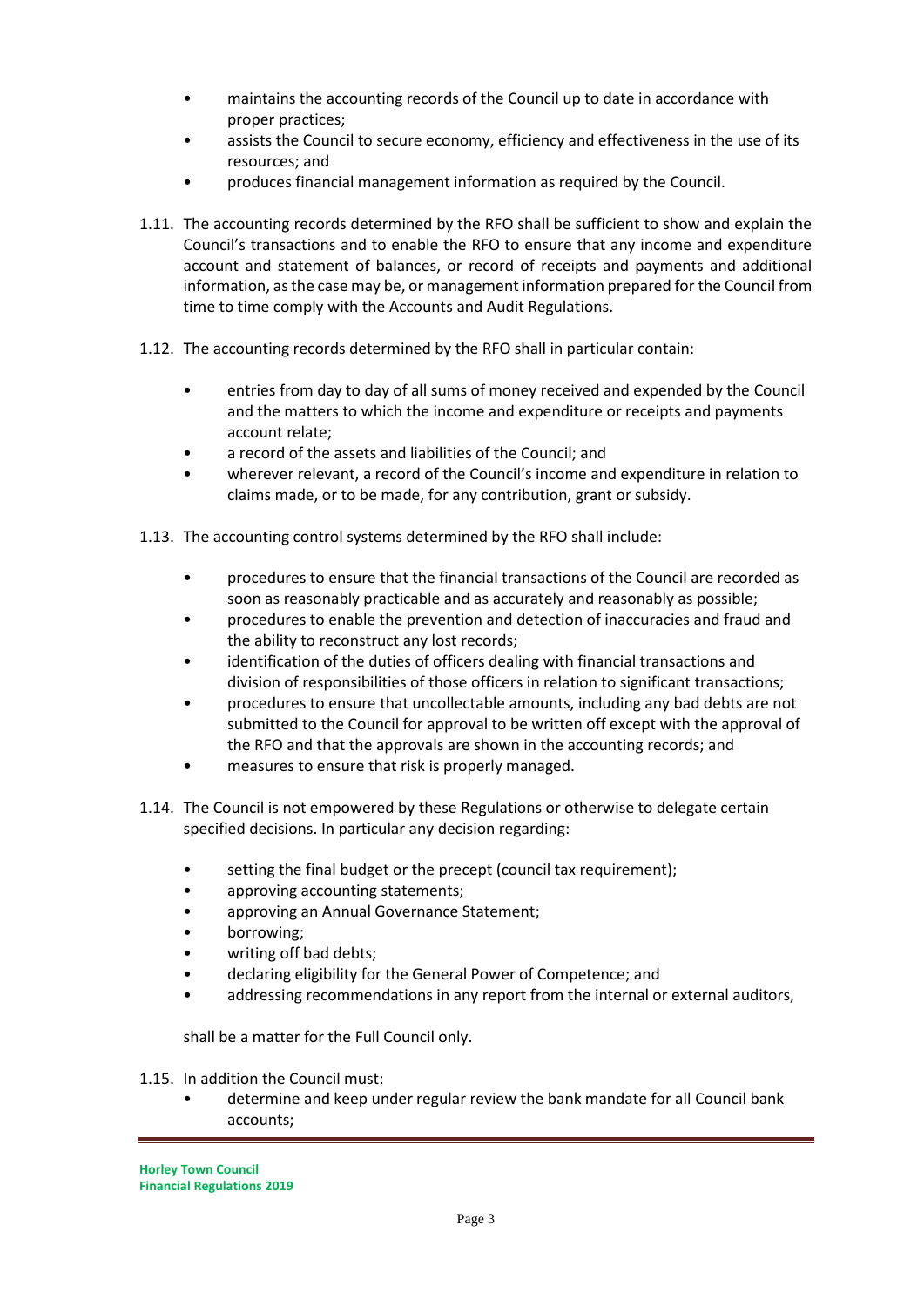- approve any grant or a single commitment in excess of £1,000; and
- in respect of the annual salary for any employee have regard to recommendations about annual salaries of employees made by the relevant Committee in accordance with its Terms of Reference.
- 1.16. In these Financial Regulations, references to the Accounts and Audit Regulations or 'The Regulations' shall mean the Regulations issued under the provisions of Section 27 of the Audit Commission Act 1998, or any superseding legislation, and then in force unless otherwise specified.
- 1.17. In these Financial Regulations the term 'proper practice' or 'proper practices' shall refer to guidance issued in the Governance and Accountability for Local Councils - a Practitioners' Guide (England) issued by the Joint Practitioners Advisory Group (JPAG), available from the websites of NALC and the Society for Local Council Clerks (SLCC).

# **2. ACCOUNTING AND AUDIT (INTERNAL AND EXTERNAL)**

- 2.1. All accounting procedures and financial records of the Council shall be determined by the RFO in accordance with the Accounts and Audit Regulations, appropriate guidance and proper practices.
- 2.2. On a regular basis, at least once in each quarter, and at each financial year end, a member other than the Chairman [or a cheque signatory] shall be appointed to verify bank reconciliations (for all accounts) produced by the RFO. The member shall sign the reconciliations and the original bank statements (or similar document) as evidence of verification. This activity shall on conclusion be reported, including any exceptions, to and noted by the Finance Committee.
- 2.3. The RFO shall complete the Annual Statement of Accounts, Annual Report, and any related documents of the Council contained in the Annual Return (as specified in proper practices) as soon as practicable after the end of the financial year and having certified the accounts shall submit them and report thereon to the Council within the timescales set by the Accounts and Audit Regulations.
- 2.4. The Council shall ensure that there is an adequate and effective system of internal audit of its accounting records, and of its system of internal control in accordance with proper practices. Any officer or member of the Council shall make available such documents and records as appear to the Council to be necessary for the purpose of the audit and shall, as directed by the Council, supply the RFO, internal auditor, or external auditor with such information and explanation as the Council considers necessary for that purpose.
- 2.5. The internal auditor shall be appointed by and shall carry out the work in relation to internal controls required by the Council in accordance with proper practices.
- 2.6. The internal auditor shall:
	- be competent and independent of the financial operations of the Council;
	- report to Council in writing, or in person, on a regular basis with a minimum of one annual written report during each financial year;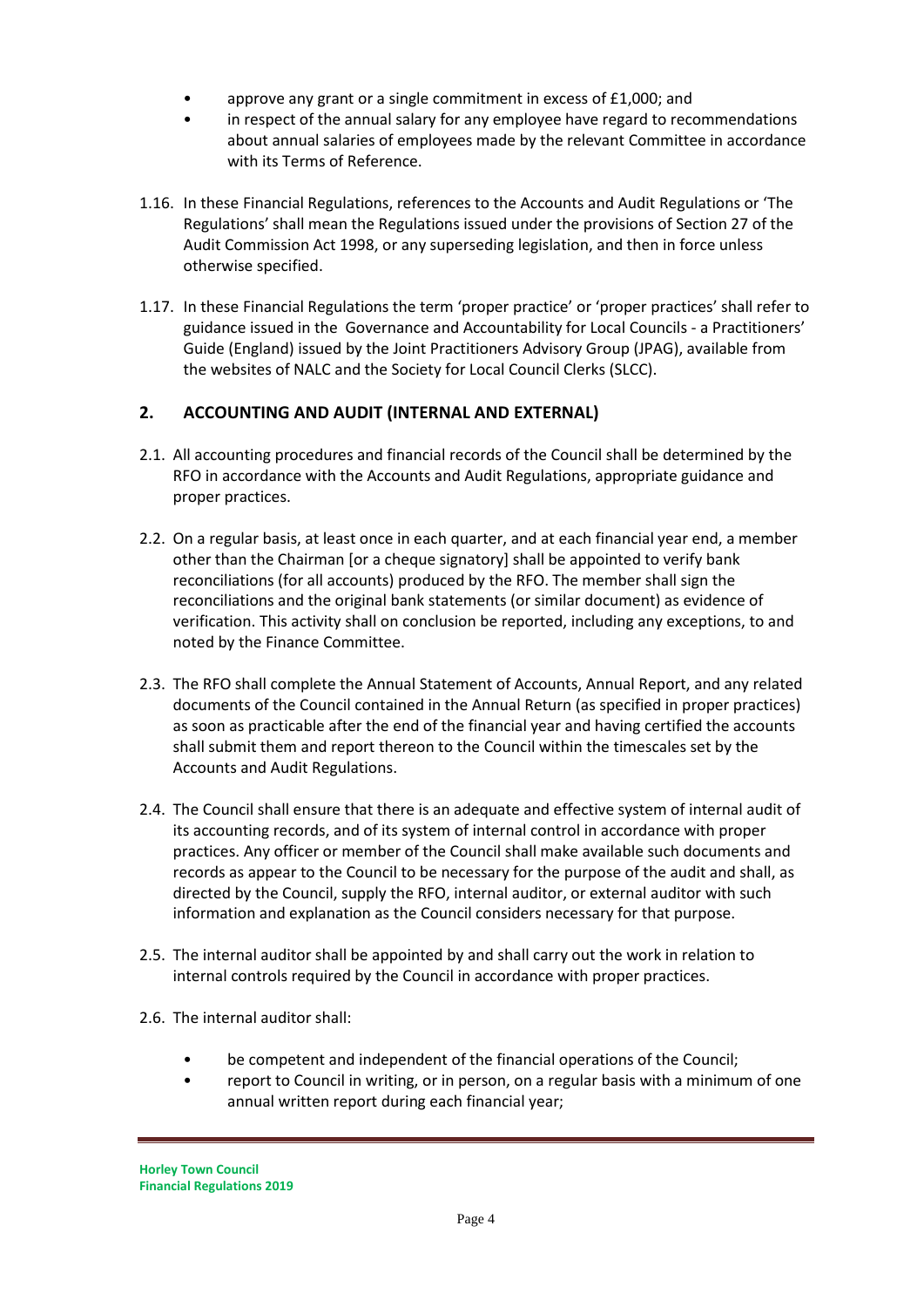- to demonstrate competence, objectivity and independence, be free from any actual or perceived conflicts of interest, including those arising from family relationships; and
- has no involvement in the financial decision making, management or control of the Council.
- 2.7. Internal or external auditors may not under any circumstances:
	- perform any operational duties for the Council;
	- initiate or approve accounting transactions; or
	- direct the activities of any Council employee, except to the extent that such employees have been appropriately assigned to assist the internal auditor.
- 2.8. For the avoidance of doubt, in relation to internal audit the terms 'independent' and 'independence' shall have the same meaning as is described in proper practices.
- 2.9. The RFO shall make arrangements for the exercise of electors' rights in relation to the accounts including the opportunity to inspect the accounts, books, and vouchers and display or publish any notices and statements of account required by the Audit Commission Act 1998, or any superseding legislation, and the Accounts and Audit Regulations.

The RFO shall, without undue delay, bring to the attention of all Councillors any correspondence or report from internal or external auditors.

# **3. ANNUAL ESTIMATES (BUDGET) AND FORWARD PLANNING**

- 3.1. Each Committee shall review its three year forecast of revenue and capital receipts and payments. Having regard to the forecast, it shall thereafter formulate and submit proposals for the following financial year to the Council not later than the middle of December each year including any proposals for revising the forecast.
- 3.2. The RFO must each year, prepare detailed estimates of all receipts and payments including the use of reserves and all sources of funding for the following financial year in the form of a budget to be considered by the Finance & General Purposes Committee with recommendations to Full Council for approval.
- 3.3. The Council shall consider annual budget proposals in relation to the Council's three year forecast of revenue and capital receipts and payments including recommendations for the use of reserves and sources of funding and update the forecast accordingly.
- 3.4. The Council shall fix the precept (council tax requirement), and relevant basic amount council tax to be levied for the ensuing financial year, not later than by the end of January each year. The RFO shall issue the precept to the billing authority and shall supply each member with a copy of the approved annual budget.
- 3.5. The approved annual budget shall form the basis of financial control for the ensuing year.

**Horley Town Council Financial Regulations 2019**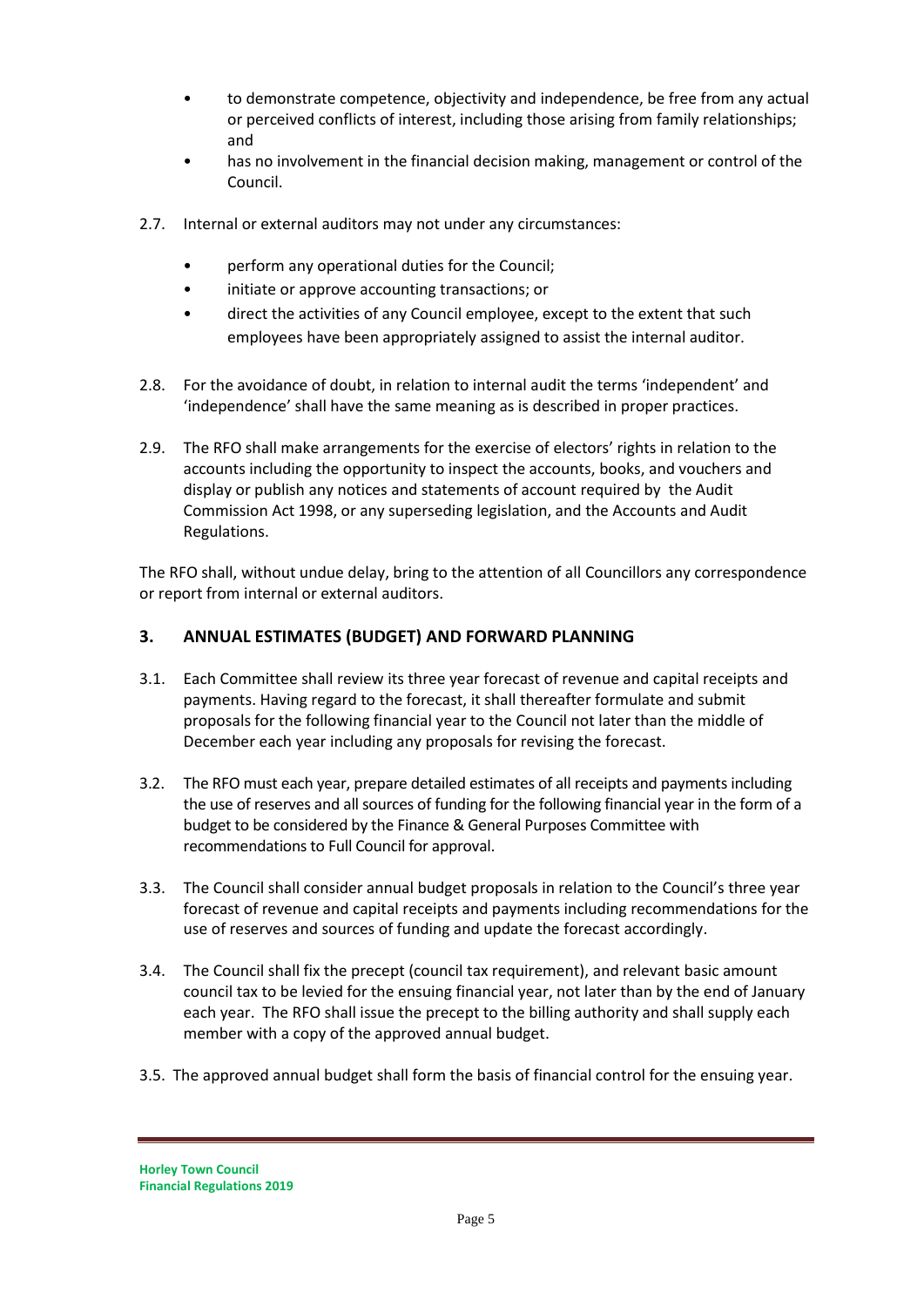# **4. BUDGETARY CONTROL AND AUTHORITY TO SPEND**

- 4.1. Expenditure on revenue items may be authorised up to the amounts included for that class of expenditure in the approved budget. This authority is to be determined by:
	- the Council or a duly delegated Committee for all items over £1,000; or
	- the Clerk, in conjunction with Chairman of Council or Chairman of the appropriate committee, for any items up to £1,000.

Such authority is to be evidenced by a minute or by an authorisation slip duly signed by the Clerk, and where necessary also by the appropriate Chairman.

Contracts may not be disaggregated to avoid controls imposed by these Regulations.

- 4.2. No expenditure may be authorised that will exceed the amount provided in the revenue budget for that class of expenditure other than by resolution of the Council, or duly delegated Committee. During the budget year and with the approval of Council having considered fully the implications for public services, unspent and available amounts may be moved to other budget headings or to an earmarked reserve as appropriate ('virement').
- 4.3. Unspent provisions in the revenue or capital budgets for completed projects shall not be carried forward to a subsequent year.
- 4.4. The salary budgets are to be reviewed at least annually for the following financial year, in line with the National Joint Council for Local Government Services (NJC) and subject to a satisfactory performance review for all staff and such review shall be evidenced by a hard copy schedule signed by the Clerk and the Chairman of the Council. The RFO will inform the Committees of any changes impacting on their budget requirement for the coming year in good time.
- 4.5. In cases of extreme risk to the delivery of Council services, the Clerk may authorise revenue expenditure on behalf of the Council which in the Clerk's judgement, it is necessary to carry out. Such expenditure includes repair, replacement or other work, whether or not there is any budgetary provision for the expenditure, subject to a limit of £1,000. The Clerk shall report such action to the Chairman as soon as possible and to the Council as soon as practicable thereafter.
- 4.6. No expenditure shall be authorised in relation to any capital project and no contract entered into or tender accepted involving capital expenditure unless the Council is satisfied that the necessary funds are available and the requisite borrowing approval has been obtained.
- 4.7. All capital works shall be administered in accordance with the Council's Standing Orders and Financial Regulations relating to contracts.
- 4.8. The RFO shall regularly provide the Council with a statement of receipts and payments to date under each heading of the budgets, comparing actual expenditure to the appropriate date against that planned as shown in the budget. These statements are to be prepared at least at the end of each financial quarter and shall show explanations of material variances. For this purpose "material" shall be outside of the agreed budget figures.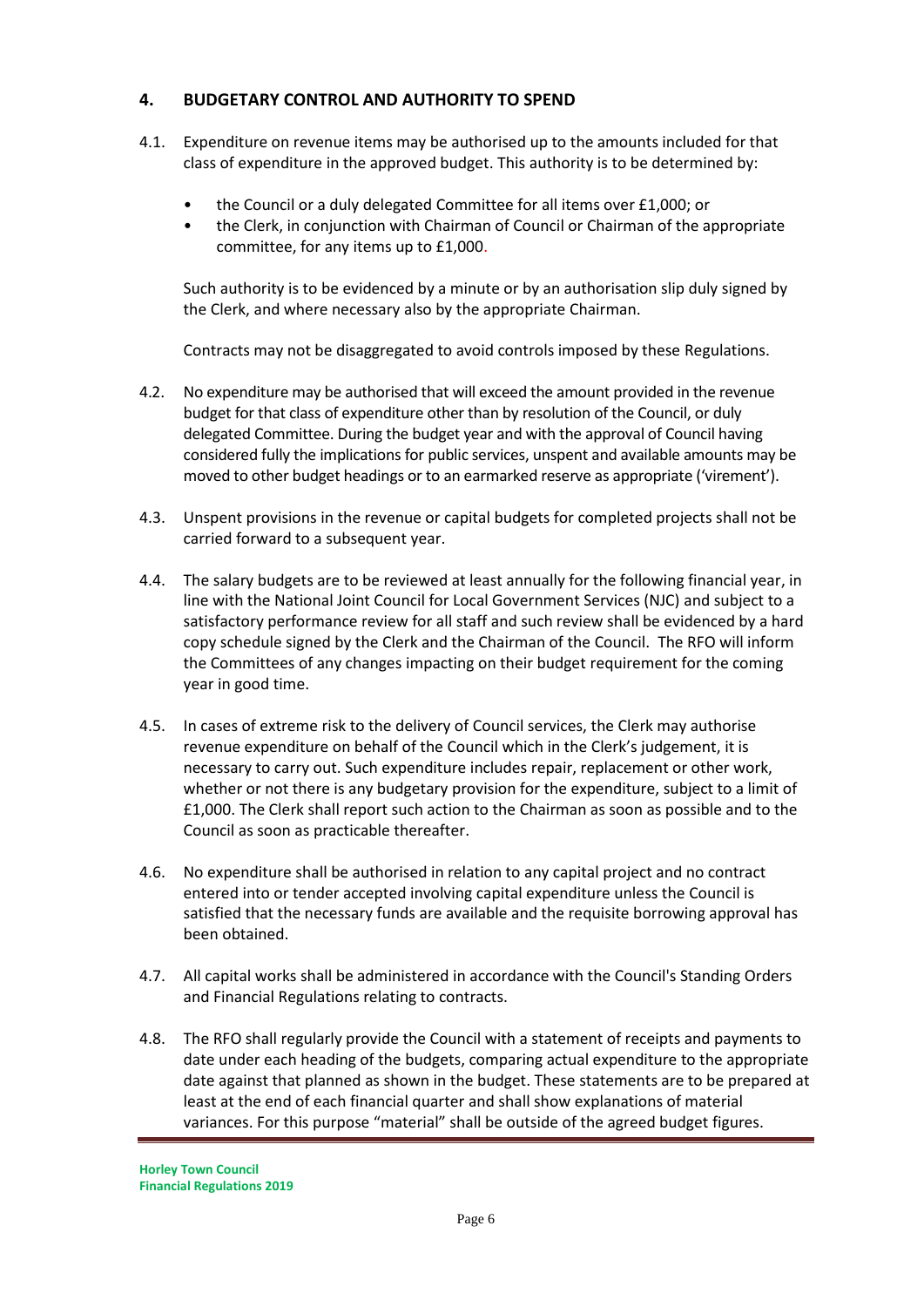4.9. Changes in earmarked reserves shall be approved by Council as part of the budgetary control process.

# **5. BANKING ARRANGEMENTS AND AUTHORISATION OF PAYMENTS**

- 5.1. The Council's banking arrangements, including the bank mandate, shall be made by the RFO and approved by the Council; banking arrangements may not be delegated to a committee. They shall be regularly reviewed for safety and efficiency.
- 5.2. The RFO shall prepare a schedule of payments requiring authorisation, forming part of the Agenda for the Meeting and, together with the relevant invoices and present the schedule to the Finance & General Purposes Committee. The Finance & General Purposes Committee shall review the schedule for compliance and, having satisfied itself shall authorise payment by a resolution of the Finance & General Purposes Committee. The approved schedule shall be ruled off and initialled by the Chairman of the Meeting. A detailed list of all payments shall be disclosed within or as an attachment to the minutes of the meeting at which payment was authorised. Personal payments (including salaries, wages, expenses and any payment made in relation to the termination of a contract of employment) may be summarised to remove public access to any personal information.
- 5.3. All invoices for payment shall be examined, verified and certified by the Clerk/RFO to confirm that the work, goods or services to which each invoice relates has been received, carried out, examined and represents expenditure previously approved by the Council.
- 5.4. The Clerk and RFO shall have delegated authority to authorise the payment of items only in the following circumstances:
	- a) Any expenditure item authorised under 6.4 below (continuing contracts and obligations) provided that a list of such payments shall be submitted to the next Finance & General Purposes Committee meeting; or
	- b) Fund transfers within the Council's banking arrangements, provided that a list of such payments shall be submitted to the next Finance & General Purposes Committee meeting.
- 5.5. For each financial year, the Clerk and RFO shall draw up a list of due payments which arise on a regular basis as the result of a continuing contract, statutory duty, or obligation (such as but not exclusively, Salaries, PAYE and NI, Superannuation Fund and regular maintenance contracts and the like for which the Council may authorise payment for the year provided that the requirements of Regulation 4.1 (Budgetary Controls) are adhered to, provided also that a list of such payments shall be submitted at the next Finance and General Purposes Committee meeting.
- 5.6. A record of regular payments made under 6.4 above shall be drawn up and be signed by two members on each and every occasion when payment is authorised - thus controlling the risk of duplicated payments being authorised and / or made.
- 5.7. In respect of grants a duly authorised Committee shall approve expenditure within any limits set by the Council and in accordance with any policy statement approved by the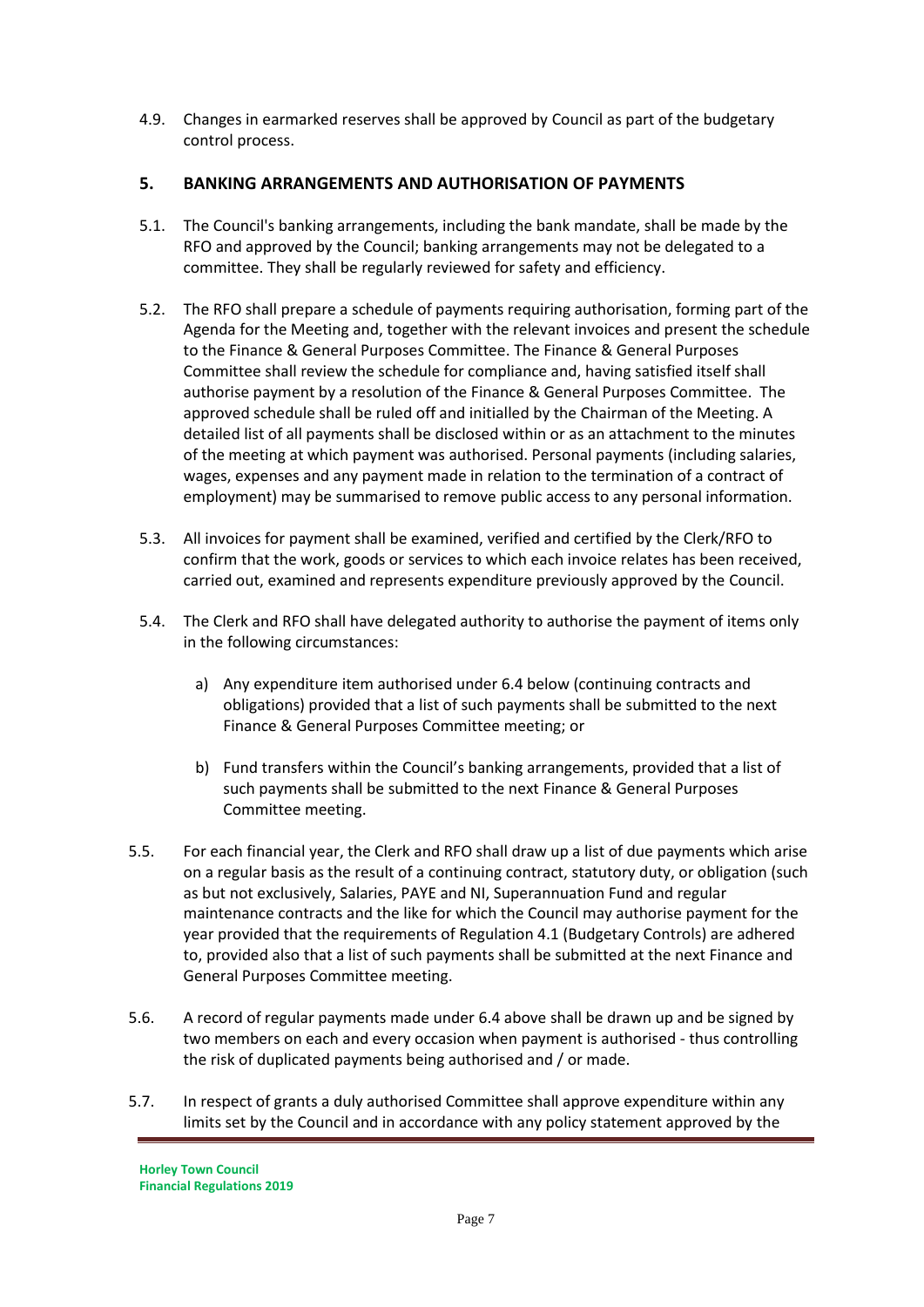Council. Any Revenue or Capital Grant in excess of £1,000 shall before payment, be subject to ratification by resolution of the Council.

- 5.8. Members are subject to the Reigate & Banstead Member Code of Conduct that has been adopted by the Council and shall comply with the Code and Standing Orders when a decision to authorise or instruct payment is made in respect of a matter in which they have a disclosable pecuniary or other interest, unless a dispensation has been granted.
- 5.9. The Council will aim to rotate the duties of members in these Regulations so that onerous duties are shared out as evenly as possible over time.

#### **6. INSTRUCTIONS FOR THE MAKING OF PAYMENTS**

- 6.1. The Council will make safe and efficient arrangements for the making of its payments.
- 6.2. Following authorisation under Financial Regulation 6 above, the Finance & General Purposes Committee or, if so delegated, the Clerk or RFO shall give instruction that a payment shall be made.
- 6.3. All payments shall be effected by cash, cheque, electronic payment, Direct Debit or any other order drawn on the Council's bankers, in accordance with a resolution of the Finance & General Purposes Committee.
- 6.4. Cheques or orders for payment drawn on the bank account in accordance with the schedule as presented to the Finance & General Purposes Committee shall be signed by two Members of the Council in accordance with a resolution instructing that payment. A Member who is a bank signatory, having a connection by virtue of family or business relationships with the beneficiary of a payment, should not, under normal circumstances, be a signatory to the payment in question.
- 6.5. Cheques or orders for payment shall not normally be presented for signature other than at a Council or Committee meeting (including immediately before or after such a meeting). Any signatures obtained away from such meetings shall be reported to the next meeting of the Finance & General Purposes Committee. To indicate agreement of the details shown on the cheque or order for payment with the counterfoil and the invoice or similar documentation, the signatories shall each also initial the cheque counterfoil or other record of payment.
- 6.6. The RFO shall examine invoices in relation to arithmetic accuracy and shall analyse them to the appropriate expenditure heading. The Clerk shall take all steps to settle all invoices submitted in accordance with the terms of business.
- 6.7. If a payment is necessary to avoid a charge to interest under the Late Payment of Commercial Debts (Interest) Act 1998, where the RFO certifies that there is no dispute or other reason to delay payment, the Clerk may take all steps necessary to settle such invoices.
- 6.8. The RFO may provide petty cash to officers for the purpose of defraying operational and other expenses. Vouchers for payments made shall be forwarded to the RFO with a claim for reimbursement: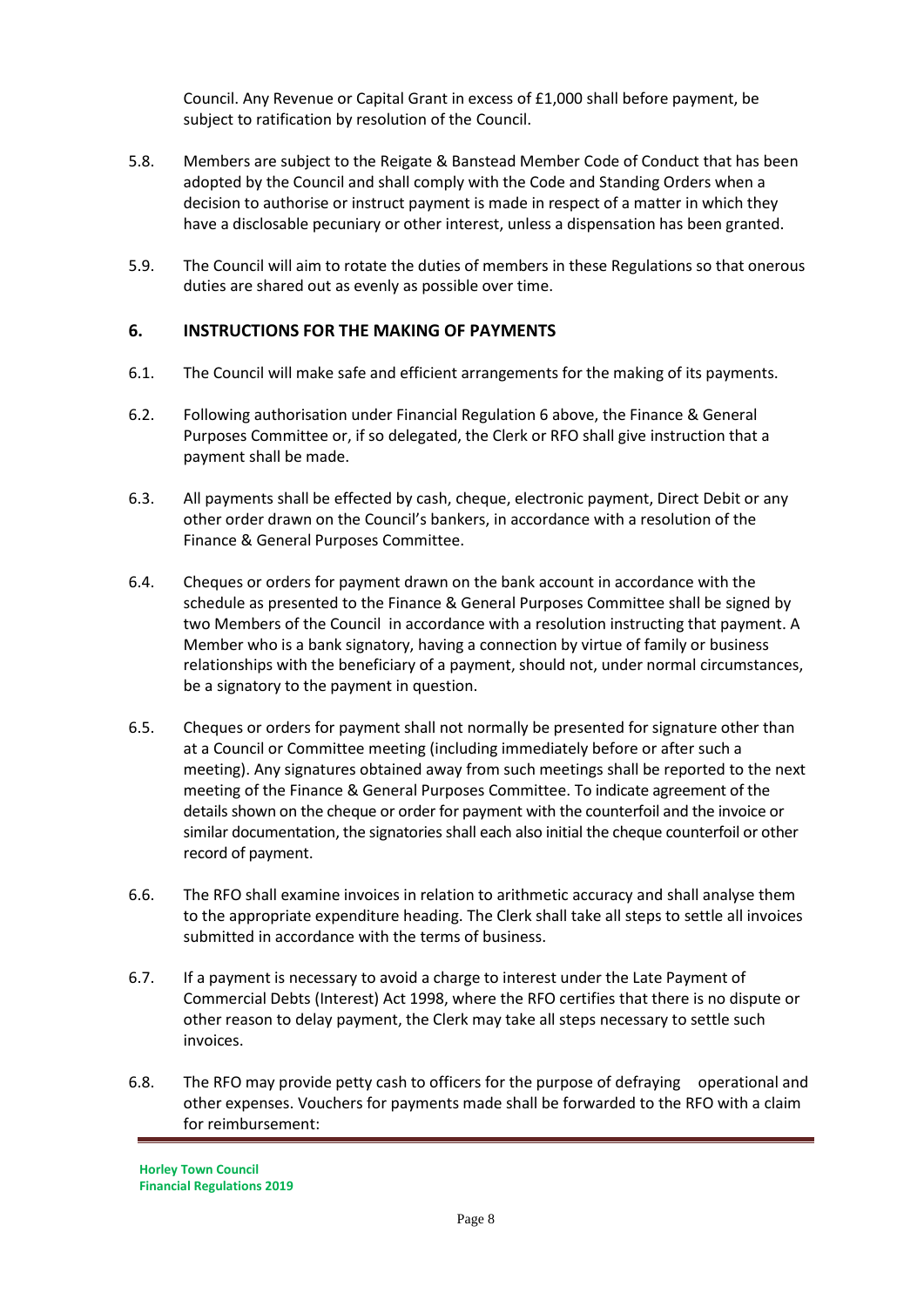- a) The RFO shall maintain a petty cash float up to a maximum of £50 for the purpose of defraying operational and other expenses. Vouchers for payments made from petty cash shall be kept to substantiate the payment.
- b) Income received must not be paid into the petty cash float but must be separately banked, as provided elsewhere in these regulations.
- c) Payments to maintain the petty cash float shall be shown separately on the schedule of payments presented to Council, under Clause 6.2 above.
- 6.9. If thought appropriate by the Council, payment for certain items (principally salaries) may be made by banker's standing order provided that the instructions are signed, or otherwise evidenced by two members are retained and any payments are reported to Council as made. The approval of the use of a banker's standing order shall be renewed by resolution of the Council at least every two years.
- 6.10. If thought appropriate by the Council, payment for certain items may be made by BACS or CHAPS methods provided that the instructions for each payment are signed, or otherwise evidenced, by two authorised bank signatories, are retained and any payments are reported to the Council as made. The approval of the use of BACS or CHAPS shall be renewed by resolution of the Council at least every two years.
- 6.11. Where expenditure has been authorised by a committee, the minute reference shall be marked on the invoice prior to payment.
- 6.12. If thought appropriate by the Council payment for certain items may be made by internet banking transfer provided evidence is retained showing which members approved the payment.
- 6.13. Where a computer requires use of a personal identification number (PIN) or other password(s), for access to the council's records on that computer, a note shall be made of the PIN and Passwords and shall be handed to the Clerk and retained in a sealed dated envelope inside the office safe. This envelope may not be opened other than in the presence of two other councillors. After the envelope has been opened, in any circumstances, the PIN and / or passwords shall be changed as soon as practicable. The fact that the sealed envelope has been opened, in whatever circumstances, shall be reported to all members immediately and formally to the next available meeting of the council. This will not be required for a member's personal computer used only for remote authorisation of bank payments.
- 6.16. No employee or Councillor shall disclose any PIN or password, relevant to the working of the Council or its bank accounts, to any person not authorised in writing by the Council or a duly delegated committee.
- 6.17. Regular back-up copies of the records on any computer shall be made and shall be stored securely away from the computer in question, and preferably off site.

**Horley Town Council Financial Regulations 2019**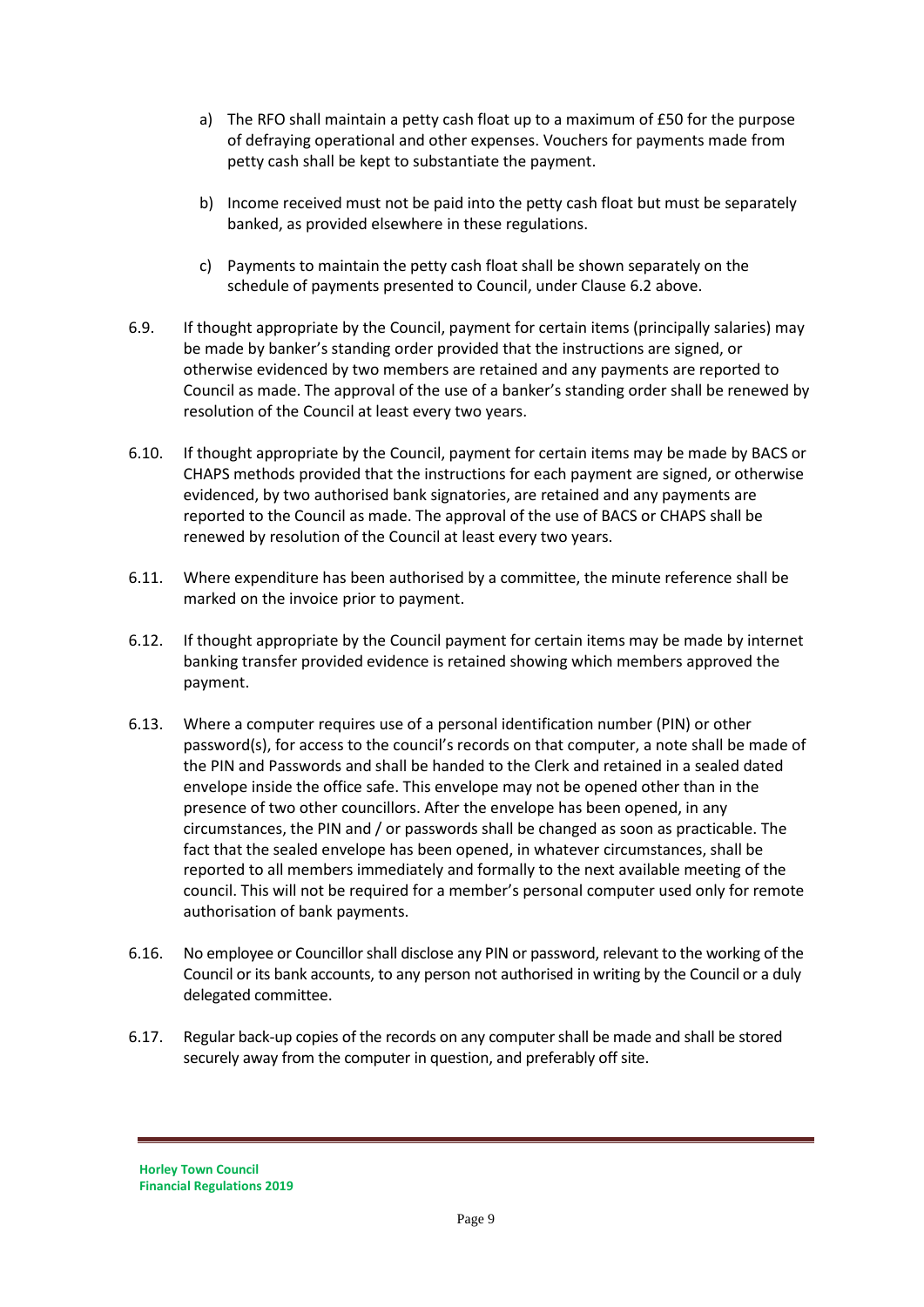- 6.18. The Council, and any members using computers for the council's financial business, shall ensure that anti-virus, anti-spyware and firewall, software with automatic updates, together with a high level of security, is used.
- 6.19. Where internet banking arrangements are made with any bank, the Clerk [RFO] shall be appointed as the Service Administrator. The bank mandate approved by the council shall identify a number of councillors who will be authorised to approve transactions on those accounts. The bank mandate will state clearly the amounts of payments that can be instructed by the use of the Service Administrator alone, or by the Service Administrator with a stated number of approvals.
- 6.20. Access to any internet banking accounts will be directly to the access page (which may be saved under "favourites"), and not through a search engine or e-mail link. Remembered or saved passwords facilities must not be used on any computer used for council banking work. Breach of this Regulation will be treated as a very serious matter under these Regulations.
- 6.21. Changes to account details for suppliers, which are used for internet banking may only be changed on written hard copy notification by the supplier and supported by hard copy authority for change signed by two of the Clerk/RFO and a member. A programme of regular checks of standing data with suppliers will be followed.
- 6.22. A pre-paid debit card may be issued to employees with varying limits. These limits will be set by the Finance Committee. Transactions and purchases made will be reported to the Finance Committee. Authority for topping-up shall be at the discretion of the Finance Committee.

#### **7. PAYMENT OF SALARIES**

- 7.1. As an employer, the council shall make arrangements to meet fully the statutory requirements placed on all employers by PAYE and National Insurance legislation. The payment of all salaries shall be made in accordance with payroll records and the rules of PAYE and National Insurance currently operating, and salary rates shall be as recommended by the Staff Committee and approved by Full Council.
- 7.2. Payment of salaries and payment of deductions from salary such as may be required to be made for tax, national insurance and pension contributions, or similar statutory or discretionary deductions must be made in accordance with the payroll records and on the appropriate dates stipulated in employment contracts, provided that each payment is reported to the next available council meeting, as set out in these regulations above.
- 7.3. No changes shall be made to any employee's pay, emoluments, or terms and conditions of employment without the prior consent of Full Council.
- 7.4. Each and every payment to employees of net salary and to the appropriate creditor of the statutory and discretionary deductions shall be recorded in a separate confidential record (confidential cash book). This confidential record is not open to inspection or review (under the Freedom of Information Act 2000 or otherwise) other than:
	- a) by any councillor who can demonstrate a need to know;
	- b) by the internal auditor;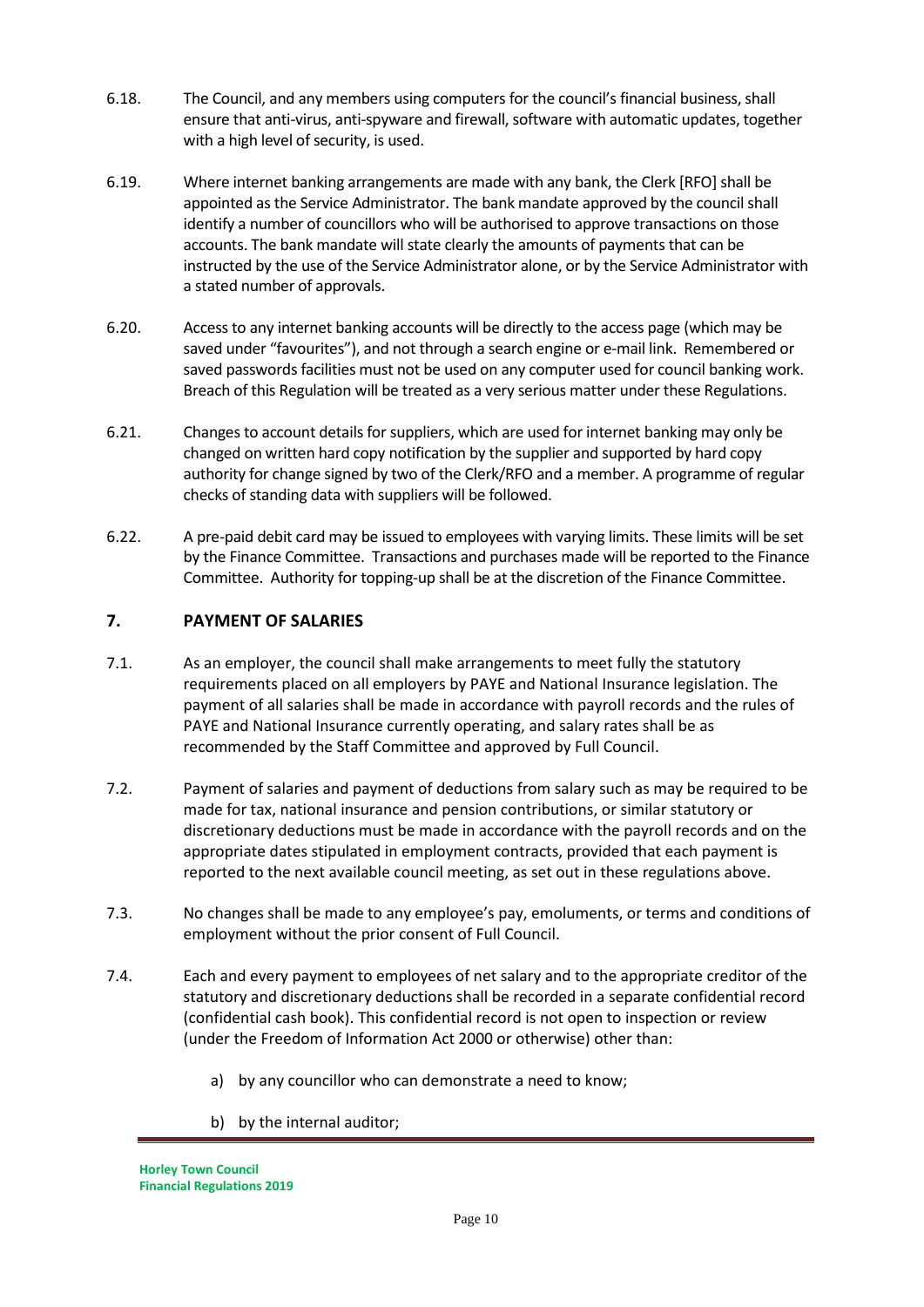- c) by the external auditor; or
- d) by any person authorised under Audit Commission Act 1998, or any superseding legislation.
- 7.5. The total of such payments in each calendar month shall be reported with all other payments as made as may be required under these Financial Regulations, to ensure that only payments due for the period have actually been paid.
- 7.6. An effective system of personal performance management should be maintained for the senior Officers.
- 7.7. Any termination payments shall be supported by a clear business case and reported to the council. Termination payments shall only be authorised by Council.
- 7.8. Before employing interim staff, the Council must consider a full business case.

#### **8. LOANS AND INVESTMENTS**

- 8.1. All borrowings shall be affected in the name of the council, after obtaining any necessary borrowing approval. Any application for borrowing approval shall be approved by Council as to terms and purpose. The application for borrowing approval, and subsequent arrangements for the loan shall only be approved by Full Council.
- 8.2. Any financial arrangement which does not require formal borrowing approval from the Secretary of State (such as Hire Purchase or Leasing of tangible assets) shall be subject to approval by the full council. In each case a report in writing shall be provided to council in respect of value for money for the proposed transaction.
- 8.3. All loans and investments shall be negotiated in the name of the Council and shall be for a set period in accordance with the Council's policy.
- 8.4. The Council shall consider the need for an Investment Strategy and Policy which, if drawn up, shall be in accordance with relevant regulations, proper practices and guidance. Any Strategy and Policy shall be reviewed by the council at least annually.
- 8.5. All investments of money under the control of the Council shall be in the name of the Council.
- 8.6. All investment certificates and other documents relating thereto shall be retained in the custody of the RFO.
- 8.7. Payments in respect of short term or long-term investments, including transfers between bank accounts held in the same bank, or branch, shall be made in accordance with Regulation 5 (Authorisation of payments) and Regulation 6 (Instructions for payments).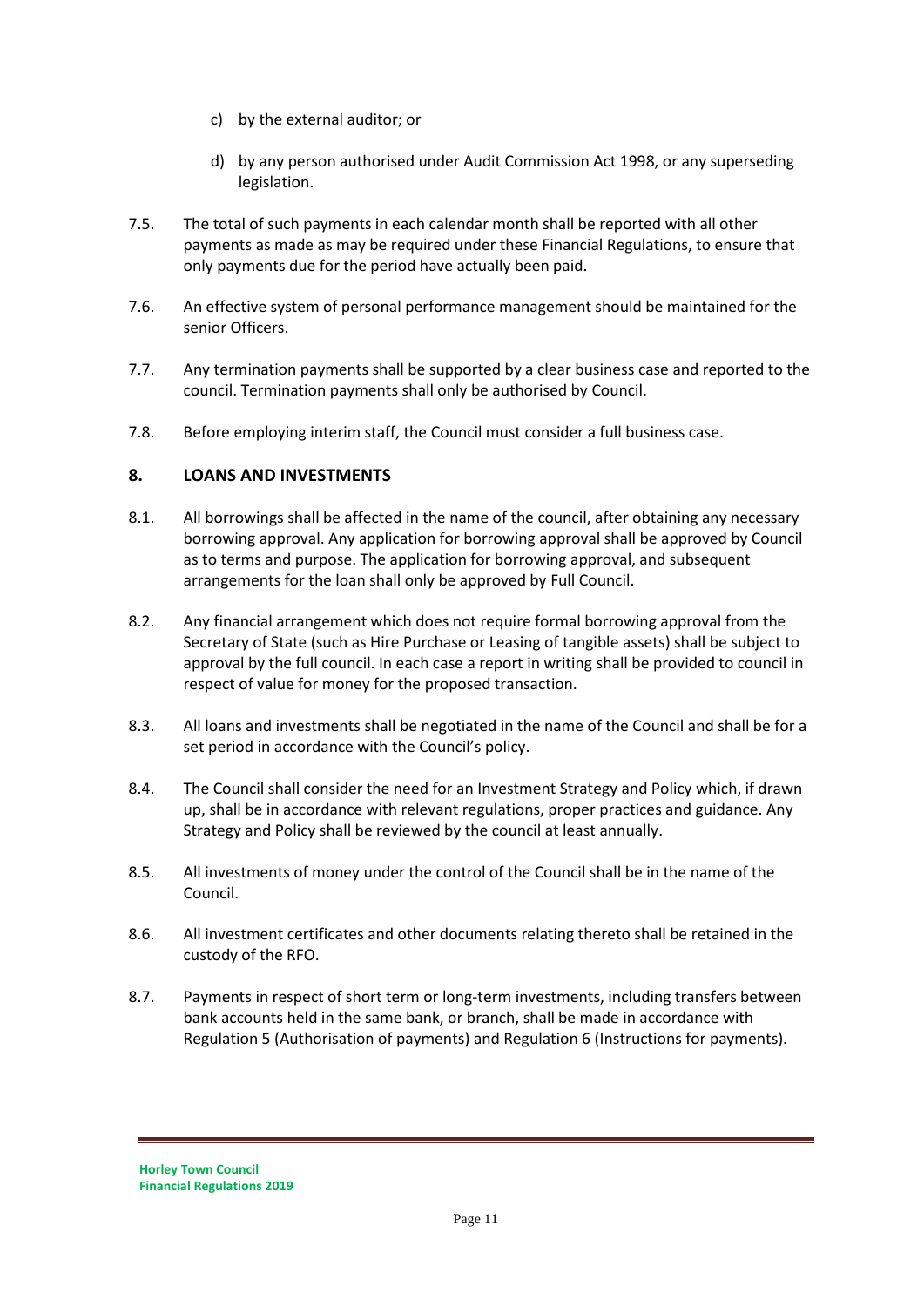#### **9. INCOME**

- 9.1. The collection of all sums due to the Council shall be the responsibility of and under the supervision of the RFO.
- 9.2. Particulars of all charges to be made for work done, services rendered or goods supplied shall be agreed annually by the Council, notified to the RFO and the RFO shall be responsible for the collection of all accounts due to the Council.
- 9.3. The Council will review all fees and charges at least annually, following a report of the Clerk.
- 9.4. Any sums found to be irrecoverable and any bad debts shall be reported to the Council and shall be written off in the year.
- 9.5. All sums received on behalf of the Council shall be banked intact as directed by the RFO. In all cases, all receipts shall be deposited with the Council's bankers with such frequency as the RFO considers necessary.
- 9.6. The origin of each receipt shall be entered on the paying-in slip.
- 9.7. Personal cheques shall not be cashed out of money held on behalf of the Council.
- 9.8. The RFO shall promptly complete any VAT Return that is required. Any repayment claim due in accordance with VAT Act 1994 section 33 shall be made at least annually coinciding with the financial year end.
- 9.9. Where any significant sums of cash are regularly received by the Council, the RFO shall take such steps as are agreed by the Council to ensure that more than one person is present when the cash is counted in the first instance, that there is a reconciliation to some form of control such as ticket issues, and that appropriate care is taken in the security and safety of individuals banking such cash.

#### **10. ORDERS FOR WORK, GOODS AND SERVICES**

- 10.1. An official order or letter shall be issued for all work, goods and services unless a formal contract is to be prepared or an official order would be inappropriate. Copies of orders shall be retained.
- 10.2. Order books shall be controlled by the RFO.
- 10.3. All members and Officers are responsible for obtaining value for money at all times. An Officer issuing an official order shall ensure as far as reasonable and practicable that the best available terms are obtained in respect of each transaction, usually by obtaining three or more quotations or estimates from appropriate suppliers, subject to any de minimis provisions in Regulation 11.1 below.
- 10.4. A member may not issue an official order or make any contract on behalf of the Council.

**Horley Town Council Financial Regulations 2019**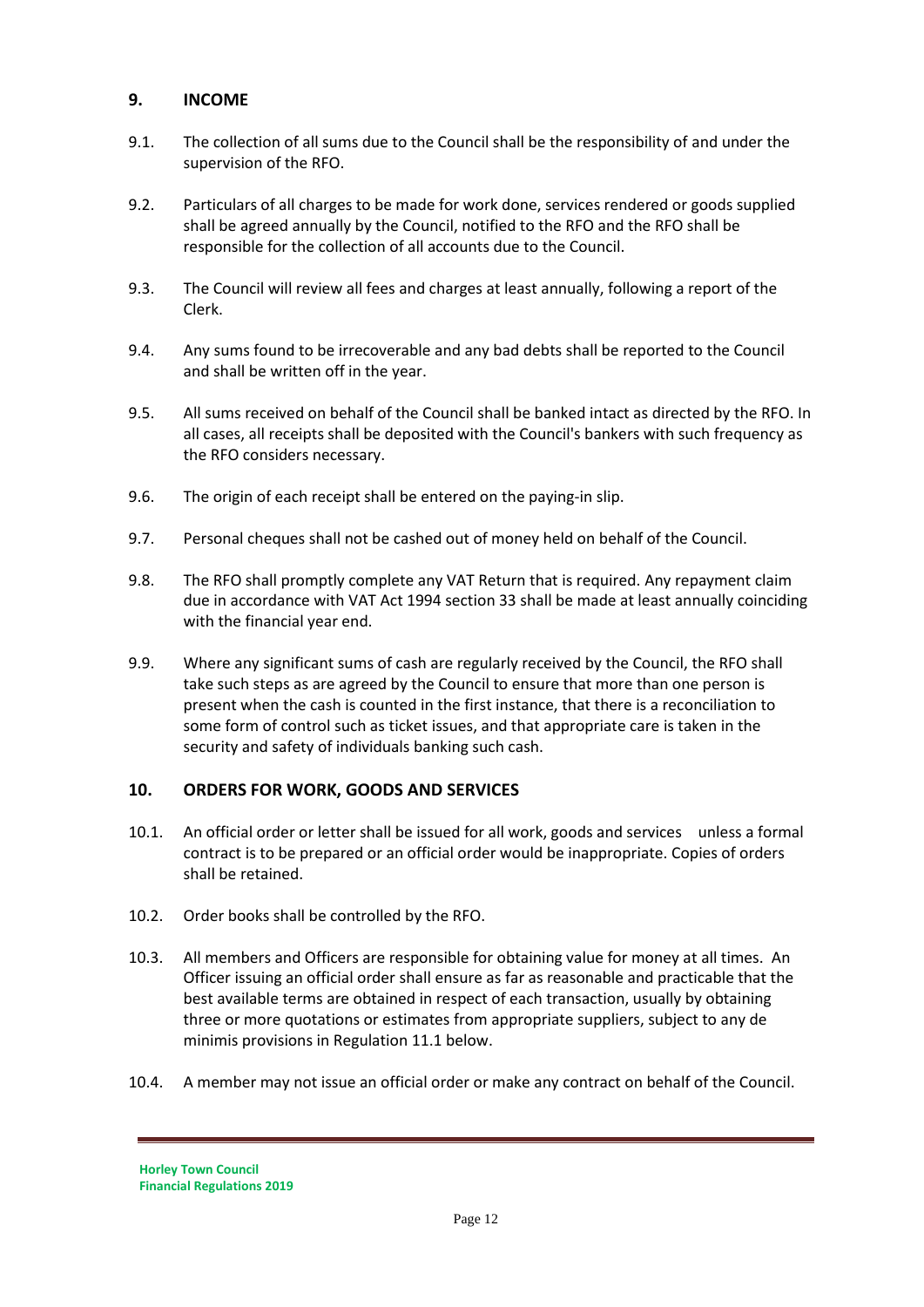10.5. The RFO shall verify the lawful nature of any proposed purchase before the issue of any order, and in the case of new or infrequent purchases or payments, the RFO shall ensure that the statutory authority shall be reported to the meeting at which the order is approved so that the Minutes can record the power being used.

# **11. CONTRACTS**

- 11.1 Procedures as to contracts are laid down as follows:
	- a) Every contract shall comply with these financial regulations, and no exceptions shall be made otherwise than in an emergency provided that this Regulation may not apply to contracts which relate to items (i) to (vi) below:
		- i) for the supply of gas, electricity, water, sewerage and telephone services;
		- ii) for specialist services such as are provided by legal professionals acting in disputes;
		- ii) for work to be executed or goods or materials to be supplied which consist of repairs to or parts for existing machinery or equipment or plant;
		- iv) for work to be executed or goods or materials to be supplied which constitute an extension of an existing contract by the Council;
		- v) for additional audit work of the external Auditor up to an estimated value of £1,000 (in excess of this sum the Clerk/RFO shall act after consultation with the Chairman and Vice Chairman of the Council);
		- vi) for goods or materials proposed to be purchased which are proprietary articles and/or are only sold at a fixed price.
	- b) Where the Council intends to procure or award a public supply contract, public service contract or public works contract as defined by The Public Contracts Regulations 2015 ("the Regulations") which is valued at £25,000 or more, the Council shall comply with the relevant requirements of the Regulations.
	- c) The full requirements of The Regulations, as applicable, shall be followed in respect of the tendering and award of a public supply contract, public service contract or public works contract which exceed thresholds in The Regulations set by the Public Contracts Directive 2014/24/EU (which may change from time to time).
	- d) When applications are made to waive financial regulations relating to contracts to enable a price to be negotiated without competition the reason shall be embodied in a recommendation to the Council.
	- e) Such invitation to tender shall state the general nature of the intended contract and the Clerk shall obtain the necessary technical assistance to prepare a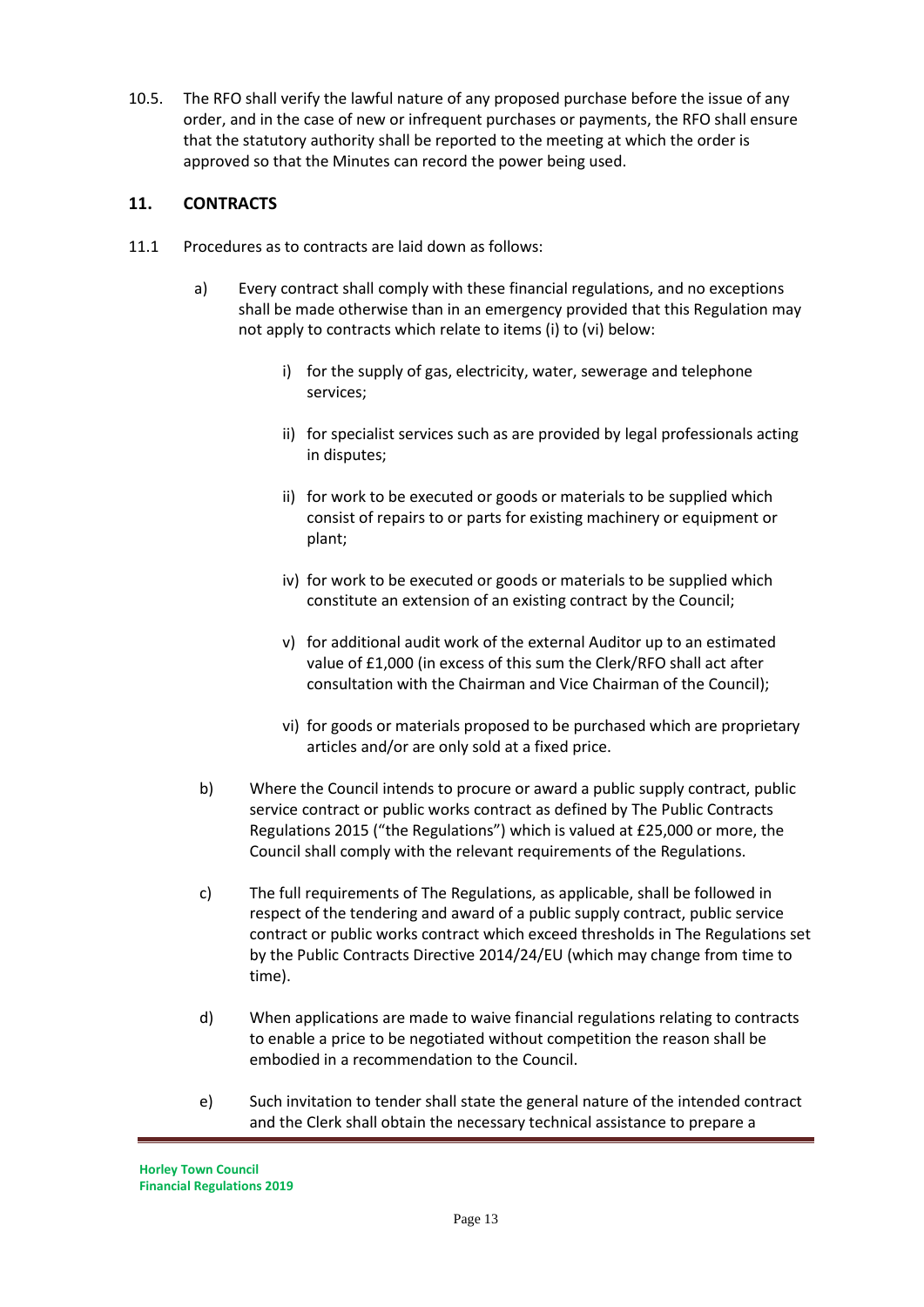specification in appropriate cases. The invitation shall in addition state that tenders must be addressed to the Clerk in the ordinary course of post. Each tendering firm shall be supplied with a specifically marked envelope in which the tender is to be sealed and remain sealed until the prescribed date for opening tenders for that contract.

- f) All sealed tenders shall be opened at the same time on the prescribed date by the Clerk in the presence of at least one member of the Council.
- g) Any invitation to tender issued under this regulation shall be subject to Standing Orders and shall refer to the terms of the Bribery Act 2010.
- h) If less than three tenders are received for contracts above £25,000 or if all the tenders are identical the Council may make such arrangements as it thinks fit for procuring the goods or materials or executing the works.
- i) When it is intended to enter into a contract less than £25,000 in value for the supply of goods or materials or for the execution of works or specialist services other than such goods, materials, works or specialist services as are excepted as set out in paragraph a. the Clerk/RFO shall obtain 3 quotations (priced descriptions of the proposed supply); where the value is below £3,000 and above £100, the Clerk/RFO shall strive to obtain 3 estimates. Otherwise, Regulation 10.3 above shall apply.
- j) The Council shall not be obliged to accept the lowest of any tender, quote or estimate.
- k) Should it occur that the Council, or duly delegated committee, does not accept any tender, quote or estimate, the work is not allocated and the council requires further pricing, provided that the specification does not change, no person shall be permitted to submit a later tender, estimate or quote who was present when the original decision-making process was being undertaken.

# **12. PAYMENTS UNDER CONTRACTS FOR BUILDING OR OTHER CONSTRUCTION WORKS**

- 12.1 Payments on account of the contract sum shall be made within the time specified in the contract by the RFO upon authorised certificates of the architect or other consultants engaged to supervise the contract (subject to any percentage withholding as may be agreed in the particular contract).
- 12.2 Where contracts provide for payment by instalments the RFO shall maintain a record of all such payments. In any case where it is estimated that the total cost of work carried out under a contract, excluding agreed variations, will exceed the contract sum of 5% or more a report shall be submitted to the Council.
- 12.3 Any variation to a contract or addition to or omission from a contract must be approved by the Council and Clerk to the Contractor in writing before any work has begun, the Council being informed where the final cost is likely to exceed the financial provision.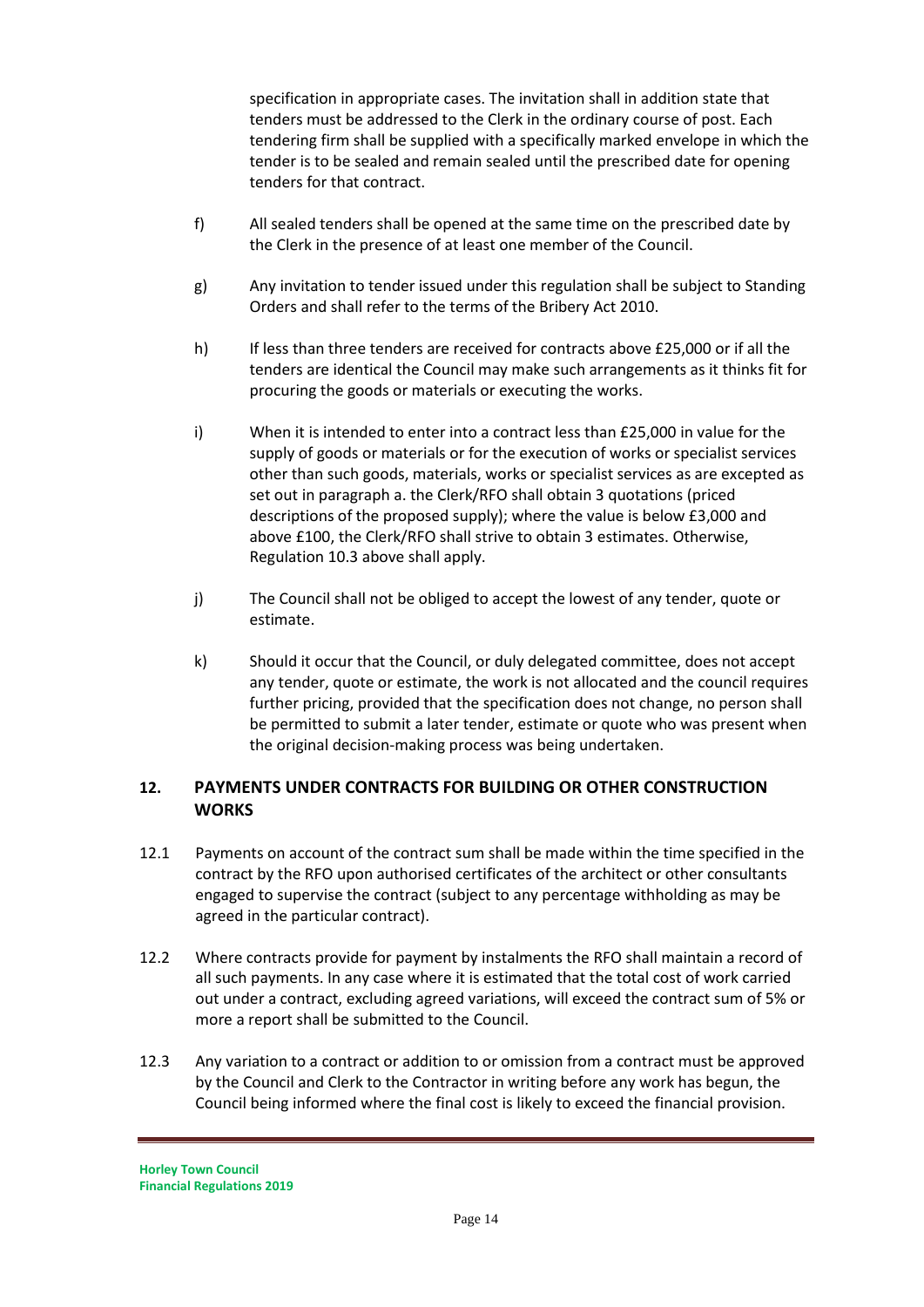#### **13. STORES AND EQUIPMENT**

- 13.1 The Officer in charge of each section shall be responsible for the care and custody of stores and equipment in that section.
- 13.2 Delivery Notes shall be obtained in respect of all goods received into store or otherwise delivered and goods must be checked as to order and quality at the time delivery is made.
- 13.3 Stocks shall be kept at the minimum levels consistent with operational requirements.
- 13.4 The RFO shall be responsible for periodic checks of stocks and stores at least annually.

#### **14. ASSETS, PROPERTIES AND ESTATES**

- 14.1 The Clerk shall make appropriate arrangements for the custody of all title deeds and Land Registry Certificates of properties held by the Council. The RFO shall ensure a record is maintained of all properties held by the Council, recording the location, extent, plan, reference, purchase details, nature of the interest, tenancies granted, rents payable and purpose for which held in accordance with the Accounts and Audit Regulations.
- 14.2 No tangible moveable property shall be purchased or otherwise acquired, sold, leased or otherwise disposed of, without the authority of the Council, together with any other consents required by law, save where the estimated value of any one item of tangible movable property does not exceed £250.
- 14.3 No real property (interests in land) shall be sold, leased or otherwise disposed of without the authority of the Council, together with any other consents required by law. In each case a report in writing shall be provided to the Council in respect of valuation and surveyed condition of the property (including matters such as planning permissions and covenants) together with a proper business case (including an adequate level of consultation with the electorate).
- 14.4 No real property (interests in land) shall be purchased or acquired without the authority of Full Council. In each case a report in writing shall be provided to council in respect of valuation and surveyed condition of the property (including matters such as planning permissions and covenants) together with a proper business case (including an adequate level of consultation with the electorate).
- 14.5 Subject only to the limit set in Regulation 15.2 above, no tangible moveable property shall be purchased or acquired without the authority of the full council. In each case a report in writing shall be provided to council with a full business case.
- 14.6 The Clerk/RFO shall ensure that an appropriate and accurate Fixed Assets Register is kept up to date. The continued existence of tangible assets shown in the Register shall be verified at least annually, possibly in conjunction with a health and safety inspection of assets.

**Horley Town Council Financial Regulations 2019**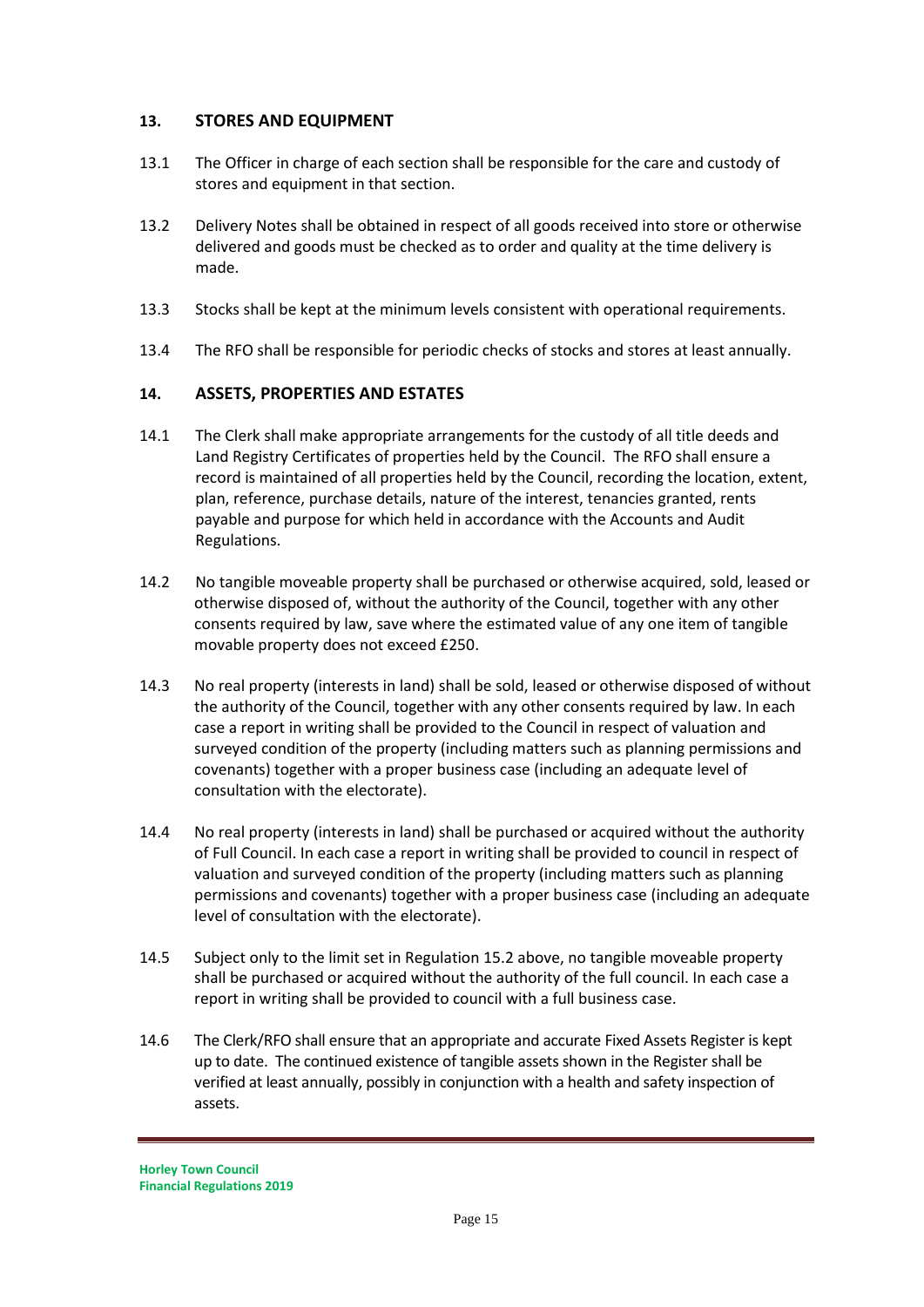#### **15. INSURANCE**

- 15.1 Following the annual risk assessment, (per Regulation 18), the RFO shall effect all insurances and negotiate all claims on the Council's insurers in consultation with the Clerk.
- 15.2 The Clerk shall give prompt notification to the RFO of all new risks, properties or vehicles which require to be insured and of any alterations affecting existing insurances.
- 15.3 The RFO shall keep a record of all insurances effected by the Council and the property and risks covered thereby and annually review it.
- 15.4 The RFO shall be notified of any loss liability or damage or of any event likely to lead to a claim, and shall report these to Council at the next available meeting.
- 15.5 All appropriate members and employees of the Council shall be included in a suitable form of security or fidelity guarantee insurance which shall cover the maximum risk exposure as determined annually by Full Council.

#### **16. CHARITIES**

16.1 Where the Council is sole trustee of a Charitable body the clerk and RFO shall ensure that separate accounts are kept of the funds held on charitable trusts and separate financial reports made in such form as shall be appropriate, in accordance with Charity Law and legislation, or as determined by the Charity Commission. The clerk and RFO shall arrange for any Audit or Independent Examination as may be required by Charity Law or any Governing Document.

#### **17. RISK MANAGEMENT**

- 17.1 The Council is responsible for putting in place arrangements for the management of risk. The Clerk, with the RFO, shall prepare, for approval by the council, risk management policy statements in respect of all activities of the council. Risk policy statements and consequential risk management arrangements shall be reviewed by the Council at least annually.
- 17.2 When considering any new activity, the Clerk [with the RFO] shall prepare a draft risk assessment including risk management proposals for consideration and adoption by the Council.

#### **18. REVISION OF FINANCIAL REGULATIONS**

18.1 It shall be the duty of the Council to review the Financial Regulations of the Council from time to time. The Clerk shall make arrangements to monitor changes in legislation or proper practices and shall advise the council of any requirement for a consequential amendment to these Financial Regulations.